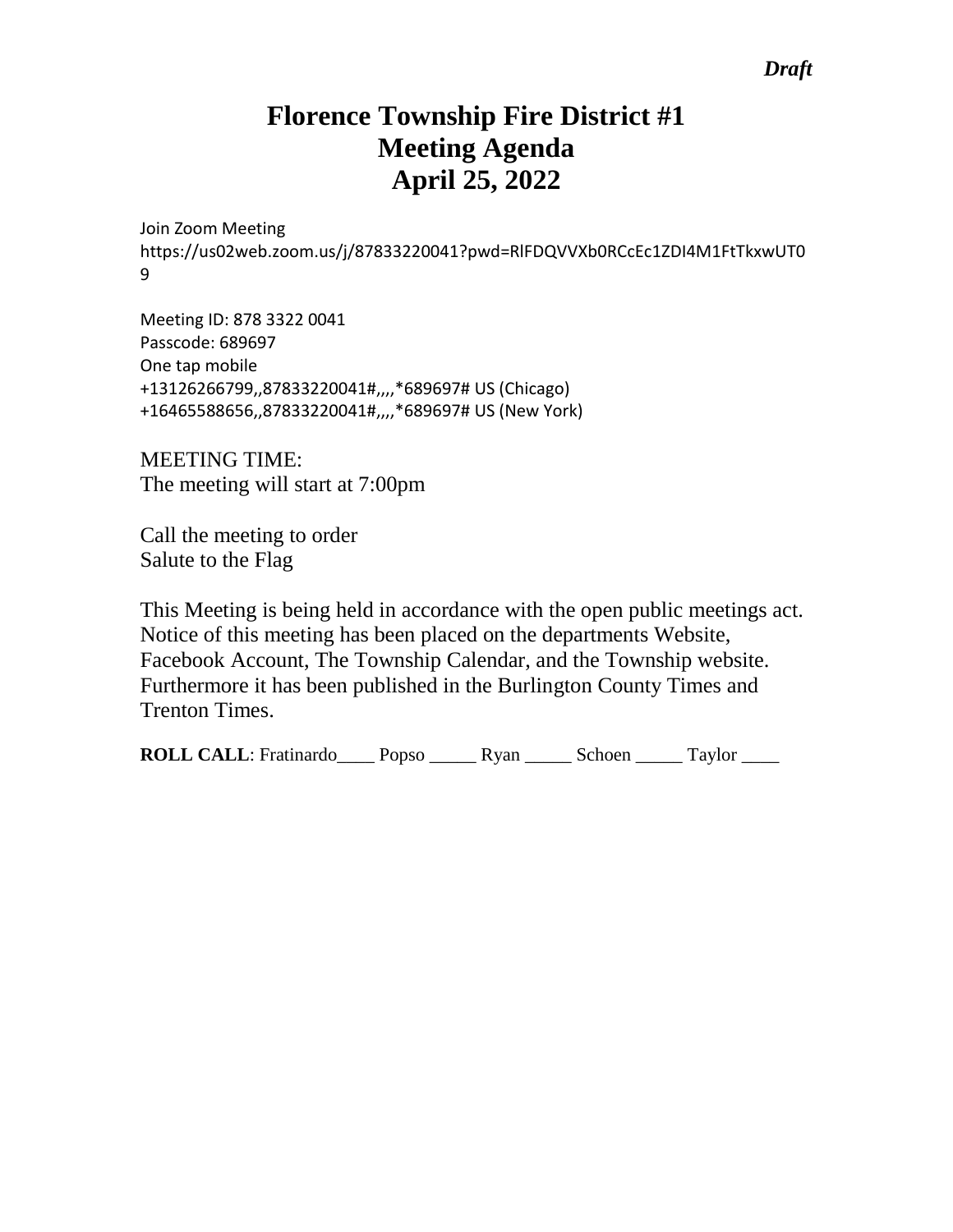#### **CLOSED SESSION:**

1. Motion by Commissioner \_\_\_\_\_\_\_\_\_\_\_\_\_\_\_ and Seconded by Commissioner  $\overline{\phantom{a}}$  to adopt resolution 2022-15 to discuss the applications and/or appointment of the Fire District Administrator. Note: Action will be taken after closed session. ROLL CALL: Fratinardo\_\_\_\_ Popso \_\_\_\_\_ Ryan \_\_\_\_\_ Schoen \_\_\_\_ Taylor \_\_\_\_\_\_ Time: \_\_\_\_\_\_\_\_

2. Motion by Commissioner \_\_\_\_\_\_\_\_\_\_\_\_\_\_\_ and Seconded by Commissioner \_\_\_\_\_\_\_\_\_ to come out of closed session. **Aye \_\_\_\_\_\_ Nay \_\_\_\_\_\_\_ Absent \_\_\_\_\_\_\_ Abstain \_\_\_\_\_\_**

### **PRESENTATION OF BILLS**

Motion by to pay all bills.

Motion by Commissioner \_\_\_\_\_\_\_\_\_\_\_\_\_\_\_\_\_\_\_\_\_\_ Seconded by Commissioner \_\_\_\_\_\_\_\_\_\_\_\_\_\_\_\_\_\_\_\_

Aye Nay Nay Absent Abstain

#### **Membership Application:**

1. N/A

#### **OLD BUSINESS:**

1. N/A

#### **NEW BUSINESS:**

**1.** Motion to approve the first reading of policy 750 RECORDS RETENTION AND DESTRUCTION POLICY.

Motion by Commissioner \_\_\_\_\_\_\_\_\_\_\_\_\_\_\_\_\_\_\_\_\_\_ Seconded by Commissioner \_\_\_\_\_\_\_\_\_\_\_\_\_\_\_\_\_\_\_\_

Aye Nay Nay Absent Abstain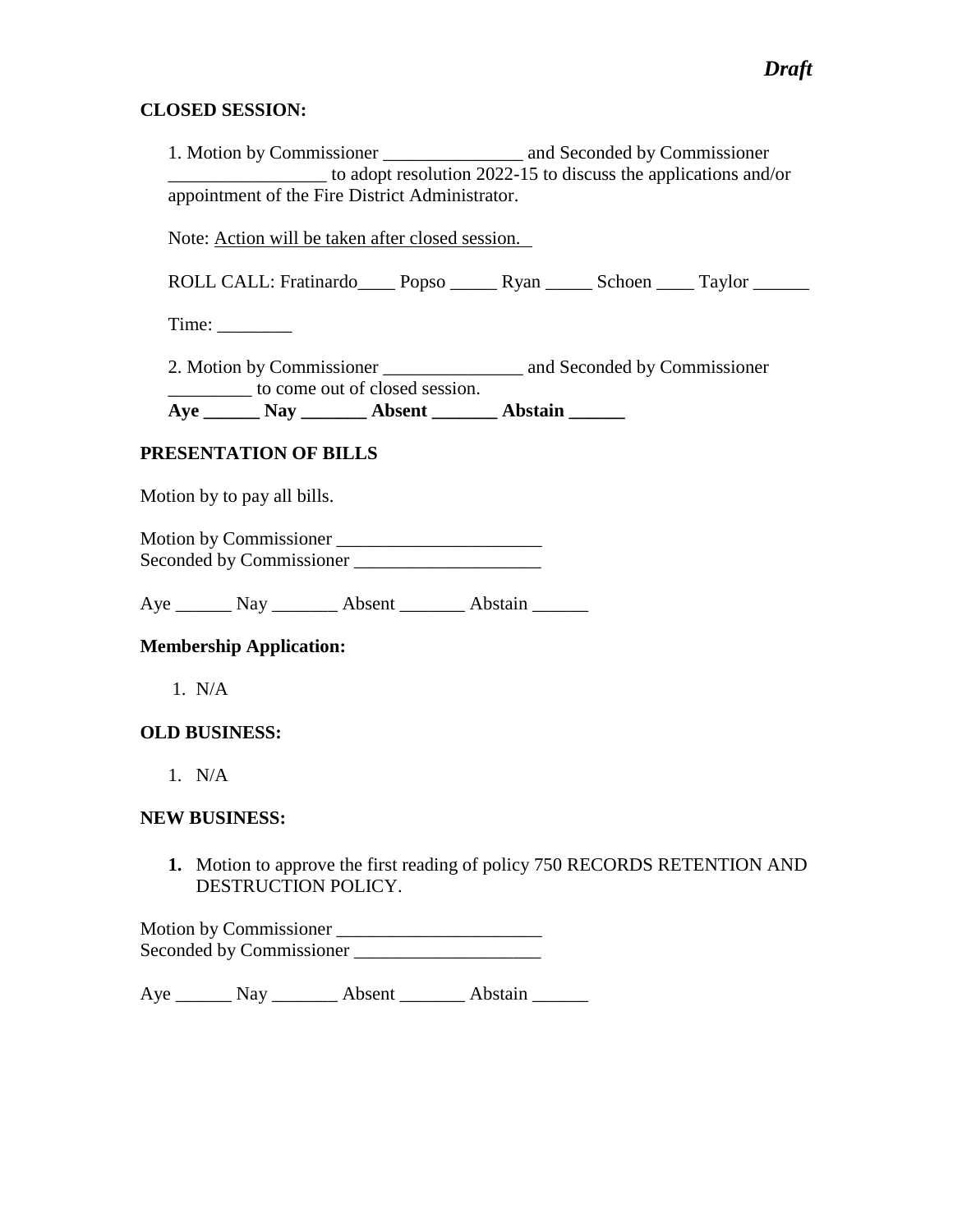**2.** Motion to approve to 1500 dollars for the purchase of a laptop for the administrator position.

Motion by Commissioner \_\_\_\_\_\_\_\_\_\_\_\_\_\_\_\_\_\_\_\_\_\_ Seconded by Commissioner \_\_\_\_\_\_\_\_\_\_\_\_\_\_\_\_\_\_\_\_

Aye \_\_\_\_\_\_\_\_ Nay \_\_\_\_\_\_\_\_\_ Absent \_\_\_\_\_\_\_\_ Abstain \_\_\_\_\_\_\_

**3.** Motion to approve \_\_\_\_\_\_ as Fire District Administrator. Motion by Commissioner \_\_\_\_\_\_\_\_\_\_\_\_\_\_\_\_\_\_\_\_\_\_ Seconded by Commissioner \_\_\_\_\_\_\_\_\_\_\_\_\_\_\_\_\_\_\_\_

ROLL CALL: Fratinardo\_\_\_\_ Popso \_\_\_\_\_ Ryan \_\_\_\_\_ Schoen \_\_\_\_ Taylor \_\_\_\_\_\_

## **GOOD OF THE BOARD:**

- 1. 2.
- 3.
- 4.

## **MEETING OPEN TO THE PUBLIC:**

Motion by \_\_\_\_\_\_\_\_\_\_\_\_\_\_\_\_\_\_\_\_\_\_\_\_ second by \_\_\_\_\_\_\_\_\_\_\_\_\_\_\_\_\_\_\_\_\_\_\_ to open the meeting to the public.

**Aye \_\_\_\_\_\_ Nay \_\_\_\_\_\_\_ Absent \_\_\_\_\_\_\_ Abstain \_\_\_\_\_\_**

| Motion by              | second by | to close the |
|------------------------|-----------|--------------|
| meeting to the public. |           |              |

**Aye \_\_\_\_\_\_ Nay \_\_\_\_\_\_\_ Absent \_\_\_\_\_\_\_ Abstain \_\_\_\_\_\_**